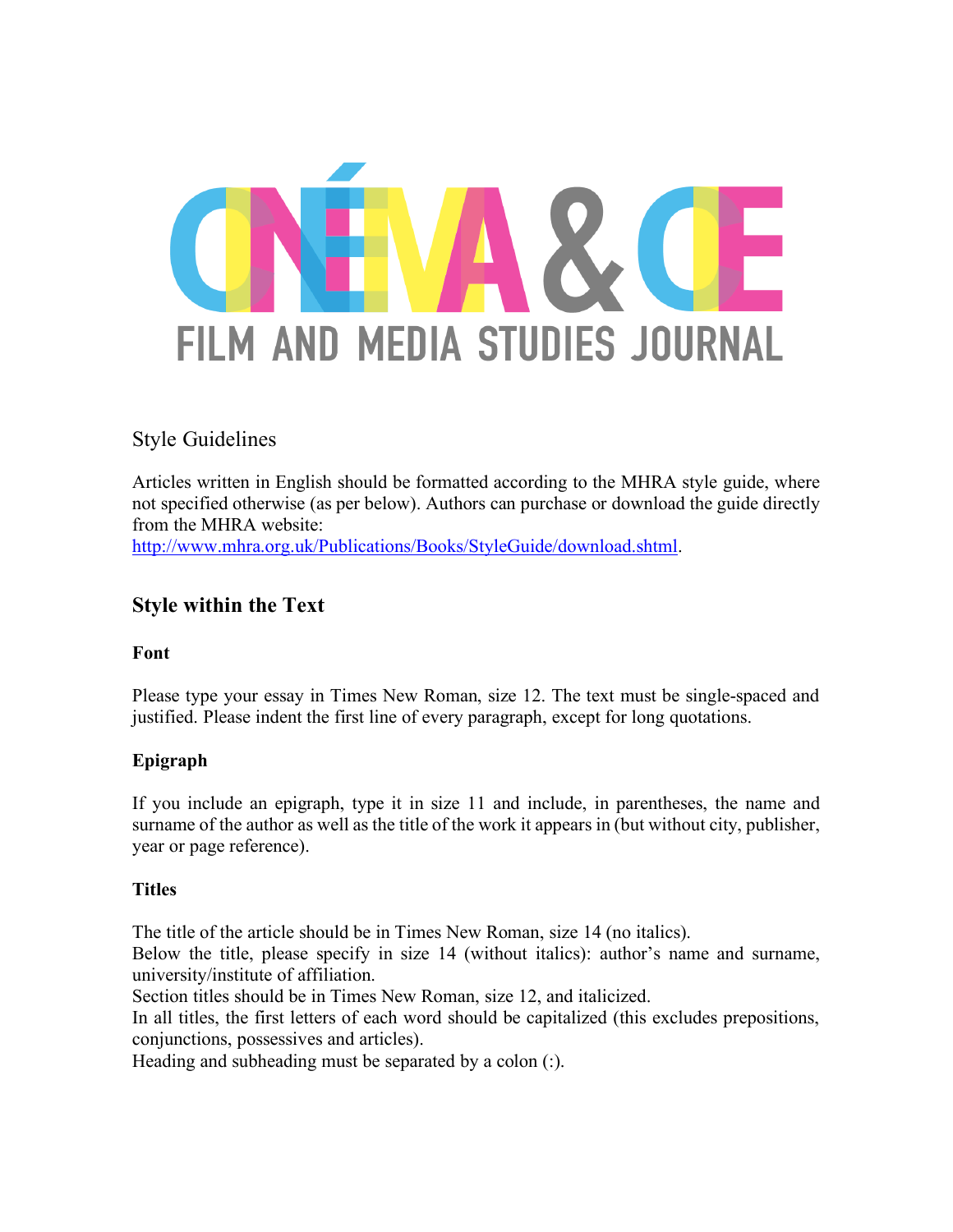# **Spelling Preferences**

Please use UK spelling, with the exception of the '–ize'/'–ization' endings. Anglicized spellings of non-English words are preferable unless the original spelling is significant to the meaning of the text.

The following words must adopt the '–ise' spelling: advertise, compromise, exercise, surmise, analyse, demise, franchise, surprise, advise, devise, improvise, televise, apprise, despise, incise, chastise, enterprise, revise, comprise, excise, supervise.

# **Quotations and Quotation Marks**

Short quotations (up to sixty words or no more than three lines of text) should be enclosed in **single** quotation marks (single inverted commas (' ') and run on with the main text; quotes within a quote should be placed within **double** quotation marks (" ").

Unless the quotation forms a complete sentence and is separated from the preceding passage by a punctuation mark, the final full stop should be **outside** the closing punctuation mark.

**Long quotations** (over sixty words or more than three lines of text) should be broken off by an increased space from the preceding and following lines and indented, reducing the font size by 1 point. They should not be enclosed by quotation marks and the first line should not be indented.

Personal translations should be indicated so via parentheses in the endnote, as in: (my translation). Emphases should be placed in italics, and indicated at the end of the quotation in square brackets, as in: [emphasis added]. If you want to signal that the italics is in the original use: [emphasis in the original].

'Then he asked, "Where, now?"'.

This is an example of what Henry Jenkins calls 'extractability'.

Wilde said, 'He found in stones the sermons he had already hidden there.'

Soames added: 'Well, I hope you both enjoy yourselves.'

# **Ellipses**

In quotations, points indicating an ellipsis (i.e. the omission of a portion of the text) should be enclosed within square brackets. Generally, any insertions or modifications to a quotation (including punctuation or clarifying words) should also be placed in square brackets:

'Because of its defamiliarizing power, realism is not alien to neoformalism […]. But realism *is* a formal trait that we attribute to art works'.

'Armed with critical recognition [of his first film], Sorrentino then needed to make his name'.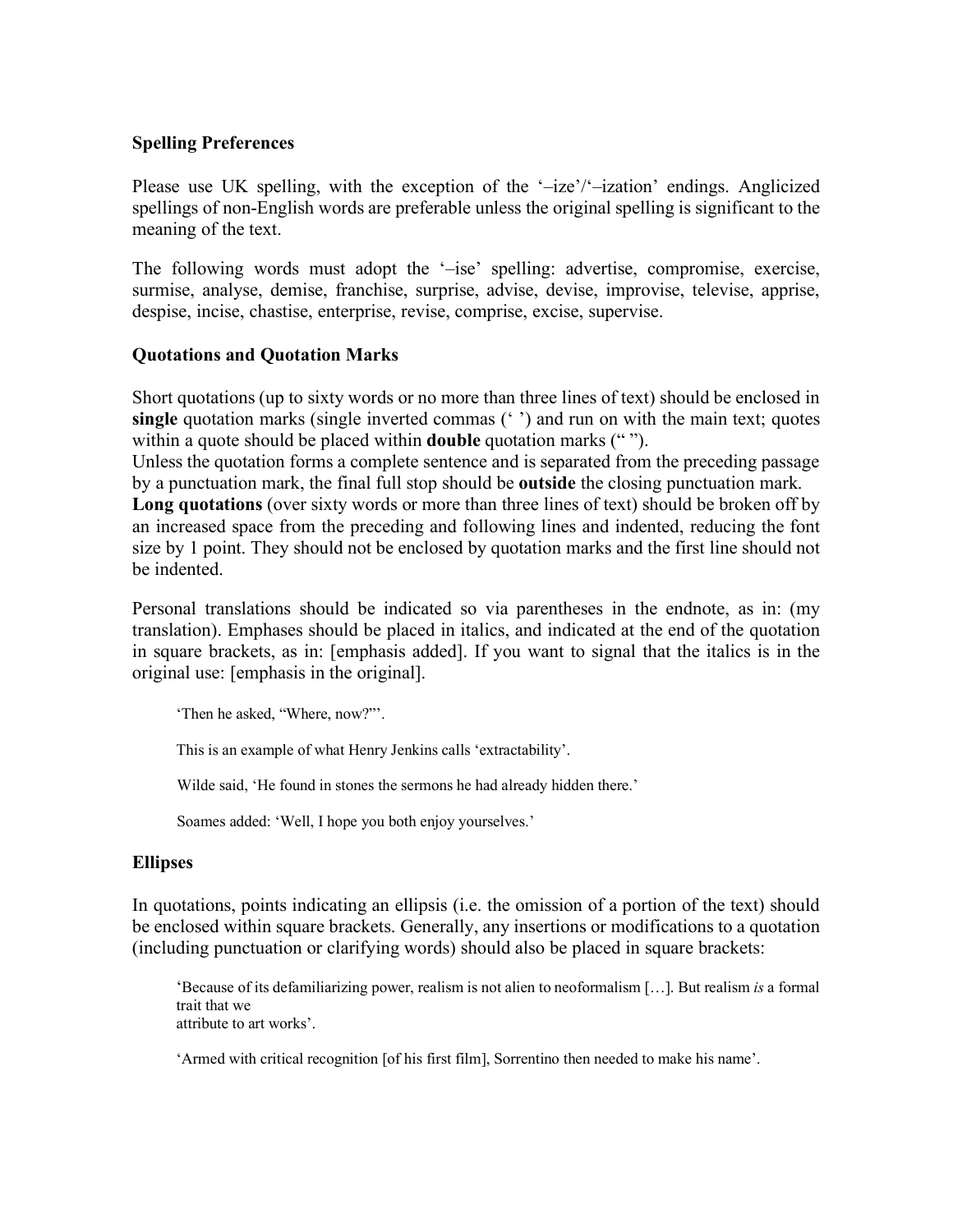## **Abbreviations**

Use should be as restricted as possible; the full form should be given at first point of citation:

The United Nations (UN) has lots of votes.

Where the title of a literary work etc. is repeated a lot, a shortening is preferable to initials:

*All's Well*, not *AWTE*

Contractions (including plurals) have no full point:

Mr, Dr, Mme, Jr, St, vols etc. except no. (for numero).

Other abbreviations should be followed by a full point:

M. (Monsieur), Prof., sc., viz., vol.

Where there is more than one word in the abbreviation a full point should follow each initial. However, these full points are omitted when the abbreviation is capitalized:

a.m., e.g., i.e., n.p., q.e.d., etc.

MLA, UK, USA, UN, UNESCO

### **Dashes**

- (hyphen), for example for composite expressions or terms:

Right-hand

– (en dash), for example for page breaks, or spans of years:

1839–1945

— (em dash), for example, parenthetical use:

Some people — who will not be named — don't vote.

### **Numbers and Pages**

One to one hundred; 9999; 10,000; 100,000; 10,000,000 etc.

Approximate words and ordinals must always be written in words:

Hundred, thousand, million, billion etc.; a thousand, five hundred etc.; first, second etc.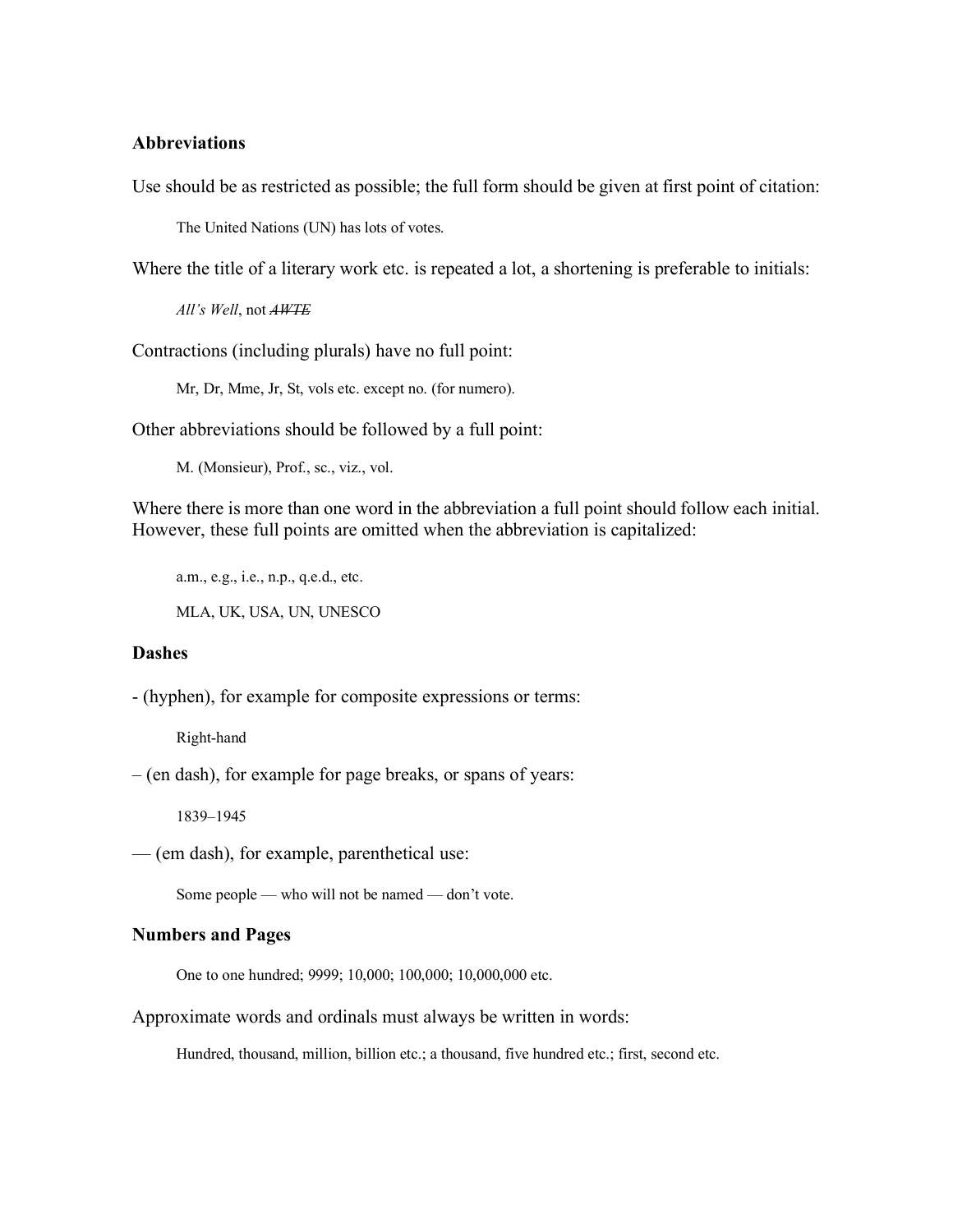## **Dates**

Friday, 23 September 2002 (23 not  $23^{\text{rd}}$ ); 2000 BC; 54 BCE; AD 367; the 1920s; the nineteenth century (a nineteenth-century drama)

For periods of time 'to' rather than dashes is preferable:

From 1826 to 1850; from January to February 1970

Where four digit numbers do not fall within the same hundred, give both figures in full separated by an en dash rather than 'to':

1851–1923

Date spans before the Christian era should be given in full:

264–241 BC, not 264–41 BC

*Circa* should be abbreviated when giving approximate dates:

*c*. 1432; *c*. 300 BC

### **Non-English words**

In general, non-English words should be italicized (except in the case of non-alphabetized languages) and all accents should be retained. German nouns lose their initial caps:

*aide-mémoire, à la mode, déjà vu, Führer, en leitmotif, lycée, raison d'être, señor, tête-à-tête* etc.

Where borrowed words or expressions have largely been accepted in English, drop diacritics and do not use italics:

chateau, creche, crepe (but crêpe Suzette), debacle, debris, decor, denouement, detente, echelon, elite, fete, hotel, junta, kayak, matinee, naive, precis, premiere, regime, role, seance, soiree etc.

However, common words ending in é/ée retain the accent and must be italicized (in this case other diacritics in the same word must also be retained):

*blasé, café, cliché, exposé, émigré, fiancé, fiancée, pâté, protégé, résumé* etc.

### **Illustrations**

Please submit any images as separate files, with the file name reflecting the figure number. Image quality should be at least 300 dpi. All images should be numbered sequentially with Arabic numerals throughout the article. A reference in the text, e.g. (fig. 1), is necessary because an illustration is unlikely to follow the relevant text immediately, for technical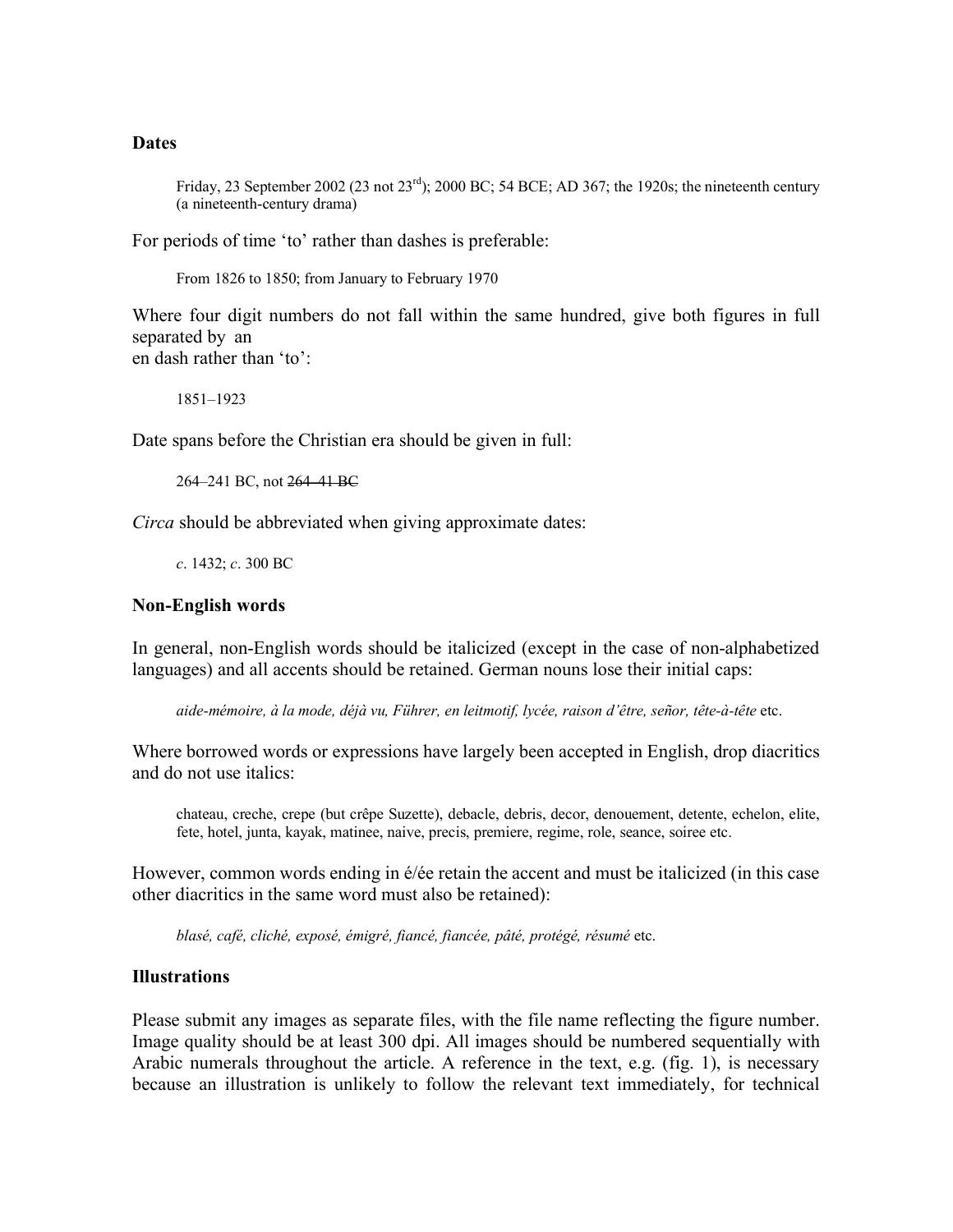reasons.

Captions for illustrations should be supplied as a separate file. Acknowledgement of permission to reproduce the illustration, where appropriate, should be indicated below the caption.

# **References**

All references must be cited in footnotes in the article text. Their accuracy and completeness are the responsibility of the author. Footnote or endnote reference numbers should be inserted following any punctuation except a dash, and at the end of a sentence if possible.

# **Books (first references)**

The **author**'s name should normally be given as it appears on the title page; forenames should precede surnames and should not be reduced to initials. The names of up to three authors should be given in full; for works by more than three authors the name of only the first should be given, followed by 'and others'. For titles in other languages, follow the capitalization rules for the language in question.

The names of **editors**, **translators** etc. should be treated in the same way as those of authors; they should be preceded by the accepted abbreviated forms 'ed. by', 'trans. by', 'rev. by'.

In the case of a work composed of **several volumes**, indicate the total number of volumes before the parentheses (e.g. 2 vols); the citation of the specific volume should then be placed in lower case roman numerals (i), before the possible page reference. The latter should be given without p. or pp. In giving the **place of publication**, the current English forms of placenames should be used where these exist (e.g. Geneva, Milan, Vienna). The two-letter abbreviated forms of names of American states should be included if there is danger of confusion (e.g. Cambridge, MA; Athens, GA).

The name of the **publishing house** (preceded by a colon) should be given without secondary matter such as an initial definite article, '& Co.', 'Ltd', or 'S.A.'. 'Press', 'Verlag', 'Editorial', etc. are usually omitted where the name of the house is that of its proprietor or founder. Where a publisher's name includes 'and' or '&', the conjunction should be given in the form which appears on the title page.

If any detail is **unknown** and cannot be ascertained, the following abbreviated forms of reference

should be used: ' $[n.p.]'$  (= no place), ' $[n. p.b.]'$  (= no publisher), ' $[n.d.]'$  (= no date).

John T. Caldwell, *Televisuality: Style, Crisis and Authority in American Television* (New Brunswick, NJ: Rutgers University Press, 1995), 15.

Tom McArthur, *Worlds of Reference: Lexicography, Learning and Language from the Clay Tablet to the Computer* (Cambridge: Cambridge University Press, 1986), 59.

Carlos Fuentes, *Aura*, ed. by Peter Standish, Durham Modern Language Series: Hispanic Texts, i (Durham: University of Durham, 1986), 12–16 (14).

Jean Starobinski, *Montaigne in Motion*, trans. by Arthur Goldhammer (Chicago: University of Chicago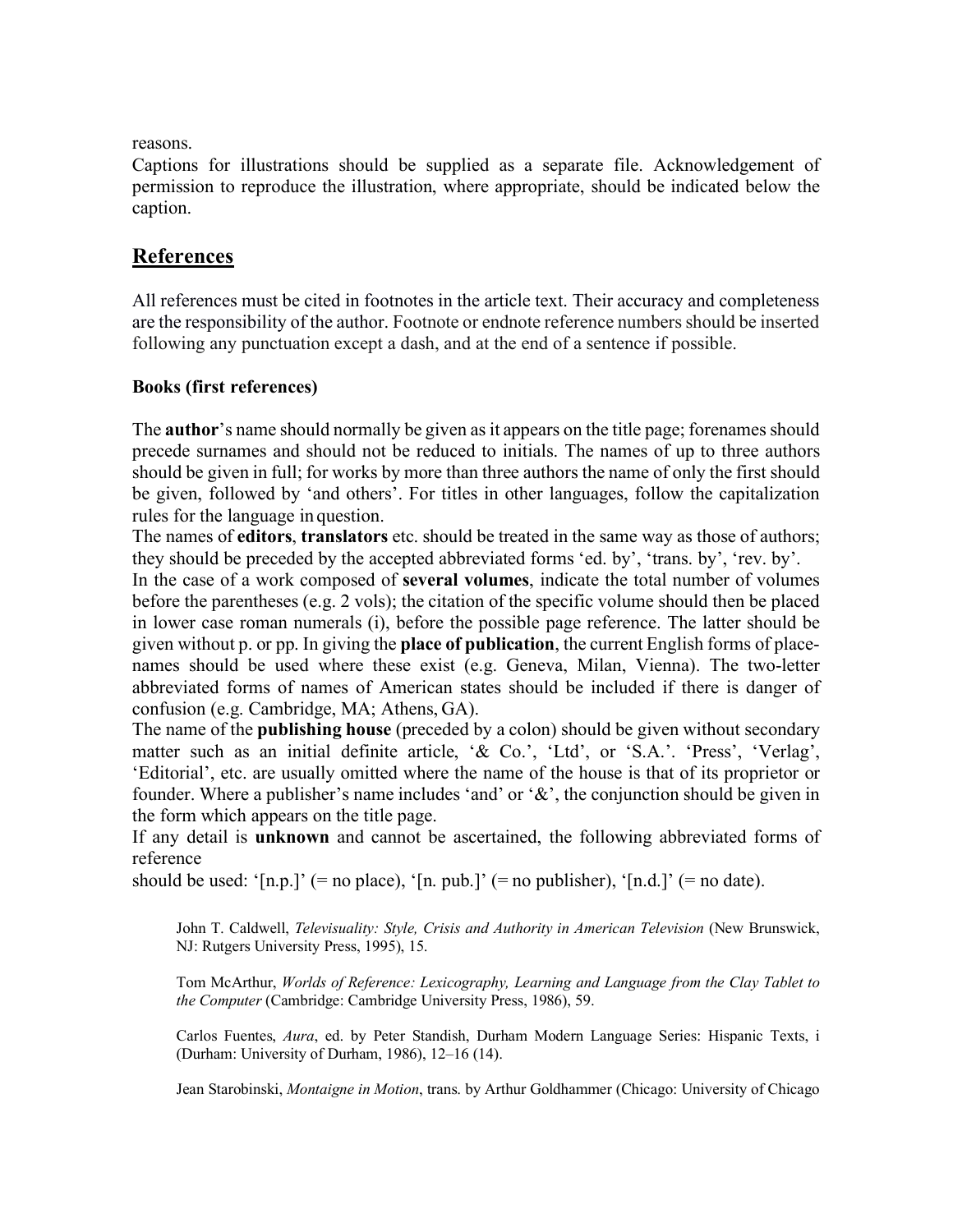Press, 1986), 174.

*The Cinematic Apparatus*, ed. by Teresa de Lauretis and Stephen Heath (London: Macmillan, 1978).

*Emily Dickinson: Selected Letters*, ed. by Thomas H. Johnson, 2nd edn (Cambridge, MA: Harvard University Press, 1985), 194–197.

*Approaches to Teaching Voltaire's 'Candide'*, ed. by R. Waldinger (New York: Modern Language Association of America, 1987), 3–17.

*Media Archaeology. Approaches, Applications and Implications*, ed. by Erkki Huhtamo and Jussi Parikka (Berkeley, Los Angeles, London: University of California Press, 2011).

Michel Foucault, *Power/Knowledge: Selected Interviews and Other Writings, 1972–1977*, ed. by Colin Gordon (New York: Pantheon, 1980).

André Bazin, *What Is Cinema?*, ed. by Hugh Gray, 2 vols (Berkeley: University of California Press, 1967).

## **Chapters or Articles in Books (first references)**

André Gaudreault, 'From "Primitive Cinema" to "Kine-Attractography"', in *The Cinema of Attractions Reloaded*, ed. by Wanda Strauven (Amsterdam: Amsterdam University Press, 2006), 85–104 (99).

André Bazin, 'The Myth of Total Cinema', in *What Is Cinema?*, ed. by Hugh Gray, 2 vols (Berkeley: University of California Press, 1967), i, 23–27 (20).

Fanni Bogdanow, 'The *Suite du Merlin* and the Post-Vulgate *Roman du Graal*', in *Arthurian Literature in the Middle Ages: A Collaborative History*, ed. by Roger Sherman Loomis (Oxford: Clarendon Press, 1959), 325–335.

Luis T. González-del-Valle, 'Lo interpersonal en *Presentimiento de lobos*: un estudio de los modos de transmisión', in *Estudios en honor de Ricardo Gullón*, ed. by Luis T. González-del-Valle and Darío Villanueva (Lincoln, NE: Society of Spanish and Spanish-American Studies, 1984), 141–153.

Reference to an article in a book which has **previously** been published in a journal should take one of the following forms:

Alfred L. Kellogg and Louis A. Haselmayer, 'Chaucer's Satire of the Pardoner', *PMLA*, 66 (1951), 251– 77 (repr. in Alfred L. Kellogg, *Chaucer, Langland, Arthur: Essays in Middle English Literature* (New Brunswick, NJ: Rutgers University Press, 1972), 212–244).

Edwin Honig, 'Calderón's Strange Mercy Play', in *Critical Essays on the Theatre of Calderón*, ed. by Bruce W. Wardropper (New York: New York University Press, 1965), 167–92 (first publ. in *Massachusetts Review*, 3 (1961), 80–107).

#### **Articles in Journals (first references)**

Volume and issue should be indicated with Arabic numerals, and issue separated from volume (where relevant) with a full stop (e.g. volume 1 issue 2 as 1.2):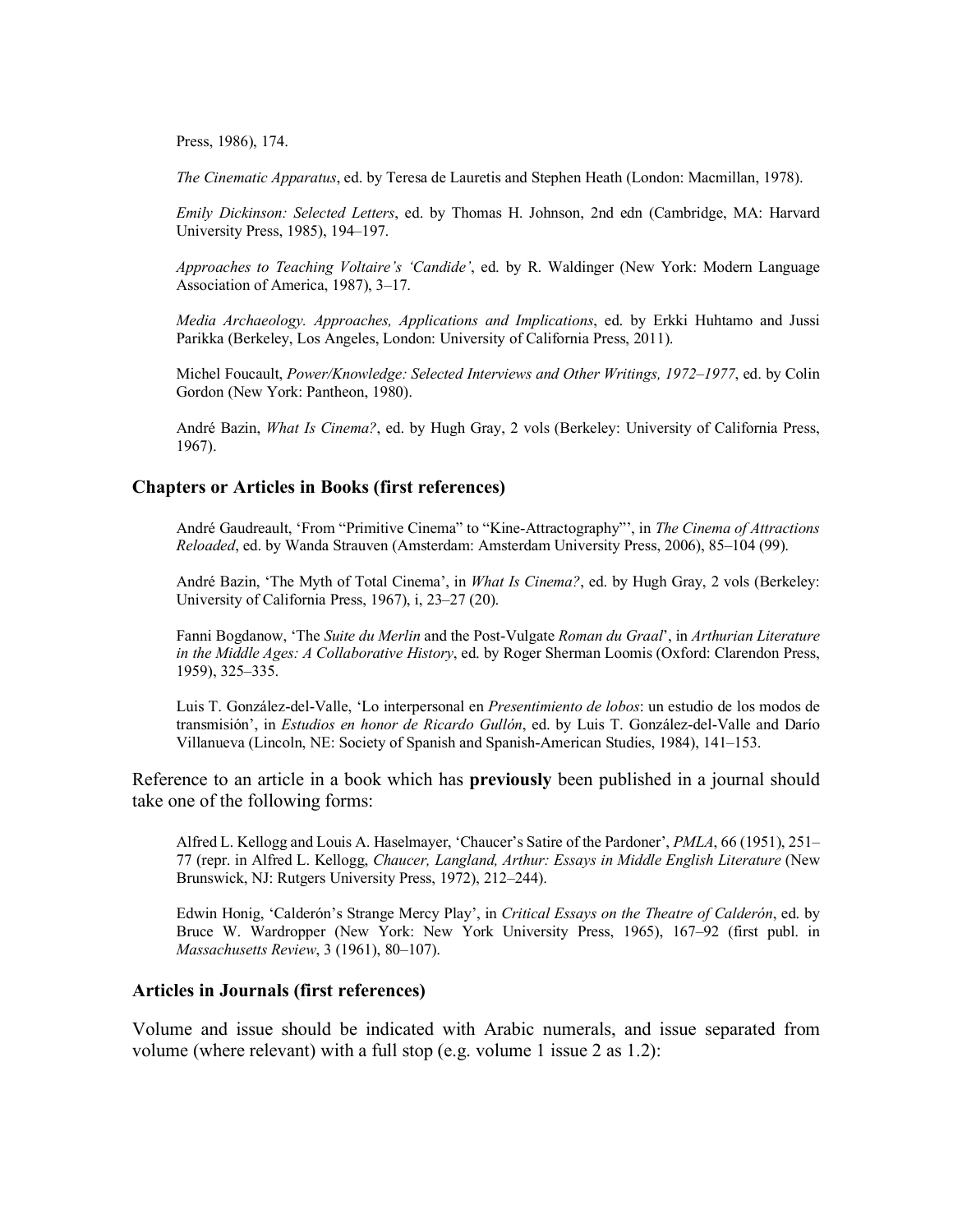Rick Altman, 'Toward a Theory of the History of Representational Technologies', *Iris*, 2.2 (1984), 115– 125 (120).

Thomas Elsaesser, 'The "Return" of 3-D: On Some of the Logics and Genealogies of the Image in the Twenty-First Century', *Critical Inquiry*, 39 (Winter 2013), 217–246 (221–222).

Richard Hillyer, 'In More than Name Only: Jonson's "To Sir Horace Vere"', *MLR*, 85 (1990), 1–11 (8).

If the article is in a thematic issue of a journal and the author considers it necessary to cite the full title of the issue, this can be done as follows:

Vittorio Gallese and Michele Guerra, 'The Feeling of Motion: Camera Movements and Motor Cognition', *Cinéma & Cie*, 22–23 (special issue *Neurofilmology: Audiovisual Studies and the Challenge of Neuroscience*, ed. by Adriano D'Aloia and Ruggero Eugeni, Spring/Fall 2014), 103–113 (110).

### **Online Journal Articles, Other Online Resources and Digital Media (first references)**

Online publications should indicate as much as possible in the following order: Author's Name. Title of Item. Title of complete work/resource. Publication details (volume, issue, date). Full address (Universal Resource Locator (URL)) or DOI of the resource (in angle brackets). Date Accessed. Location of passage cited:

Steve Sohmer, 'The Lunar Calendar of Shakespeare's *King Lear*', *Early Modern Literary Studies*, 5.2 (1999) <http://purl.oclc.org/emls/05-2/sohmlear.htm> [accessed 28 January 2000] (para. 3 of 17).

Kent Bach, 'Performatives', in *Routledge Encyclopaedia of Philosophy*  <http://www.rep.routledge.com> [accessed 3 October 2001].

Davis McCombs, 'Star Chamber', in *Ultima Thule* (New Haven, CT: Yale University Press, 2000), 4, in *Database of Twentieth-Century American Poetry* in *Literature Online* <http://lion.chadwyck.co.uk> [accessed 20 September 2000].

References to online digital media should include the author, the title in italics, the type of source, the title of the website, the date of publication (if relevant), the URL, and the date of access:

Gabriel Dominato, *Morceaux de conversation avec Jean-Luc Godard*, online video recording, YouTube, 10 January 2013, <https://www.youtube.com/watch?v=\_XcuHub-S8o> [accessed 10 October 2014].

References to social media: blog postings should be cited by URL, as above. Many blogs support Permalinks, URLs designed to be stable and human-readable, and this should be the form quoted where possible, even if it recapitulates much of the title:

Stephen Andrew Hiltner, 'On Press with "The Paris Review"', <http://www.theparisreview.org/blog/2012/03/01/on- press-with-the-paris-review/> [accessed 3 March 2012]

Short postings to social networks, such as Twitter or Facebook, should be given in full, with the same spelling and punctuation used in the original, and if necessary with an indication of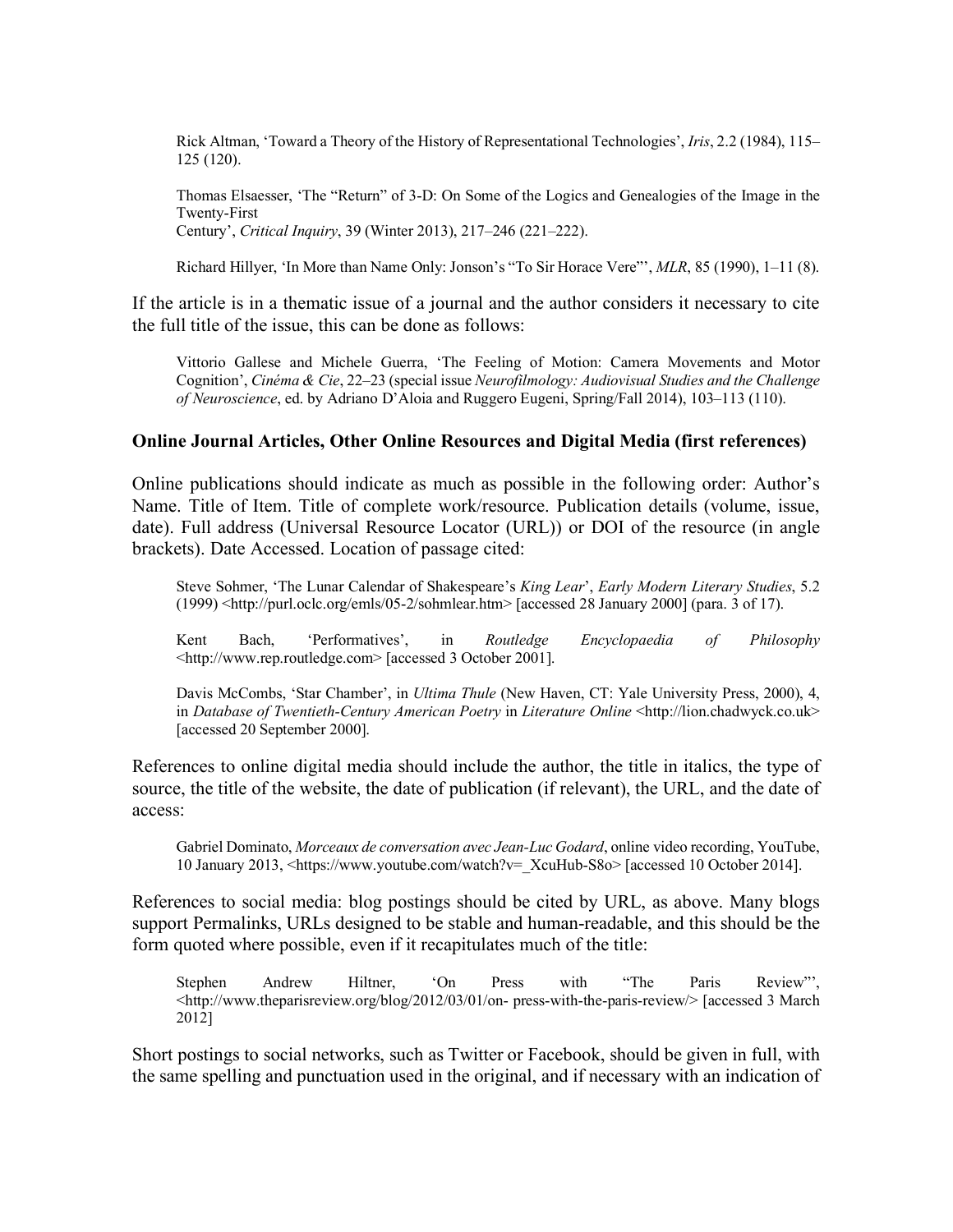the medium such as '(tweet)'; @handles and #hashtags should be preserved:

'"J'ai besoin de vous. J'ai besoin de votre courage. J'ai besoin de votre energie. J'ai besoin de votre enthousiasme." #Bordeaux' (@NicolasSarkozy, 3 March 2012).

References to software should provide the author or designer (if identifiable), the title in italics, the date, and the platform:

Emily Short, *Galatea* (2000), Z-machine.

Id Software, *Doom* (1993), MS-DOS and subsequently other platforms.

Neil McFarland and Ken Wong for Ustwo, *Monument Valley* (2014), iOS and Android.

# **Newspapers and Magazines**

Tom Hampshire, 'Djorovic creates sense of uneasiness', *Daily Mail*, 10 October 2007, 3.

Rosie Shearer, 'A time forgotten', *Guardian*, 18 May 1999, section G2, 10–11.

Definite articles ('A' or 'The') before a publication name is dropped, except for *The Times.*

## **Films**

References to films should provide the English title, where possible, followed by parentheses including

original language title (if relevant), director's name and surname and year of release:

*Stagecoach* (John Ford, 1939)

*Rome, Open City* (*Roma città aperta*, Roberto Rossellini, 1945)

*Breathless* (*À bout de souffle*, Jean-Luc Godard, 1960)

Successive references should cite only the English release title (if not the original):

*Stagecoach*

*Rome, Open City*

*Breathless*

# **Broadcasts and TV Series**

References to television or radio broadcasts should give the title of the specific programme, if there is one, in single quotation marks, and the title of the series in italics, together with the date and (if relevant) the time of transmission: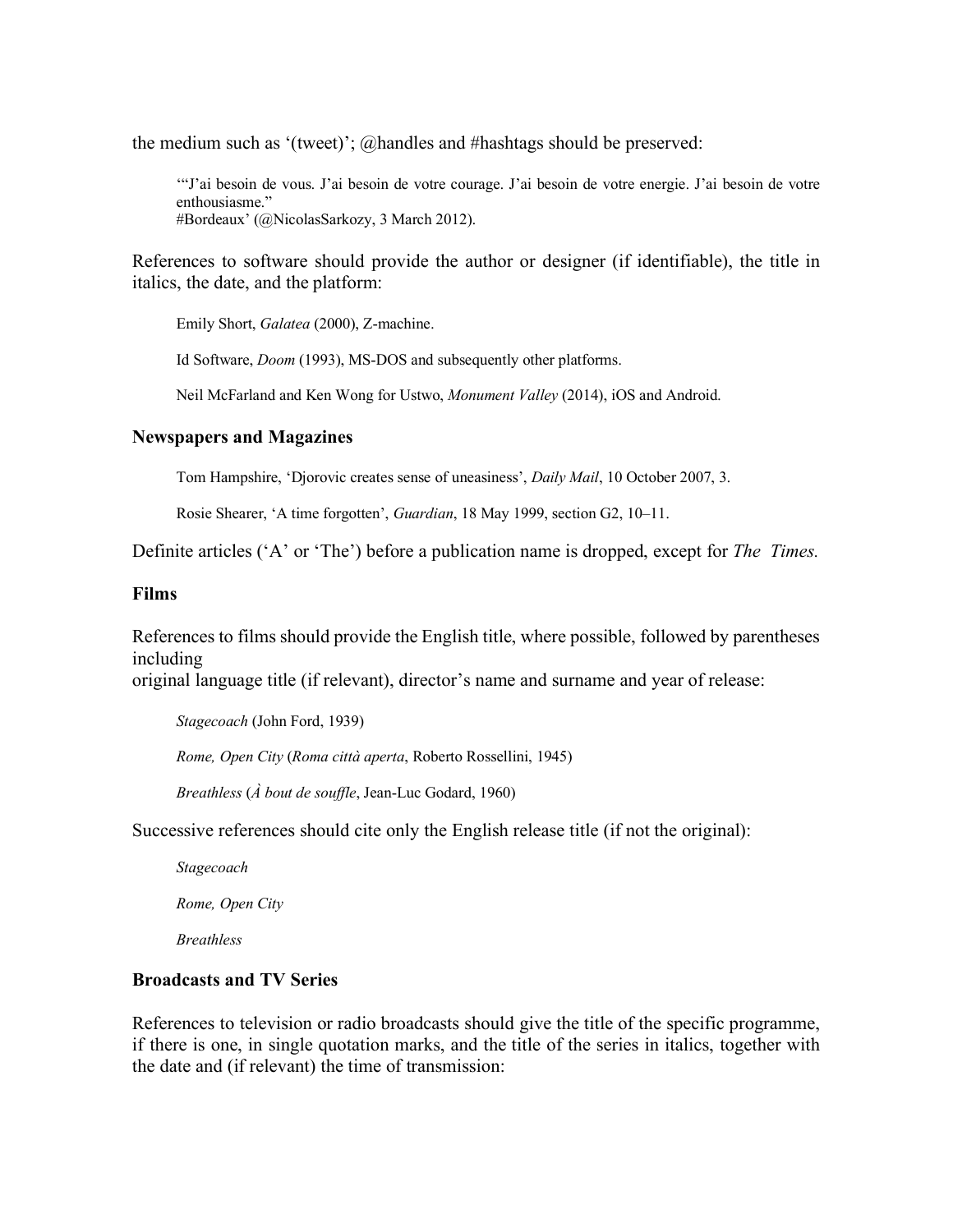'Green Shoots from the Arab Spring', *Analysis*, BBC Radio 4, 12 November 2012.

*Newsnight*, BBC2, 2 November 2012, 10.30pm.

References to TV series should provide the title of the series in italics, followed by parentheses including broadcasting company and year(s) of broadcasting:

```
Game of Thrones (HBO, 2011–)
```
References to single seasons or episodes should be cited as follows:

*Game of Thrones*, (HBO, season 1, 2011)

*Game of Thrones* (S01xE01)

If relevant, include director's name and/or the title of the episode:

*CSI: Crime Scene Investigation*, *Grave Danger* (S05xE24–25, Quentin Tarantino, 2005)

# **Works of Art**

References to works of art should include at least the name of the artist (if known), the title of the work in italics, its date (if known), and the medium of composition (if relevant). Titles should normally be given in their most customary English-language form. Depending on the medium, the dimensions (in cm), and a current physical location or source may also be given. When giving dimensions, note the use of a multiplication sign, not a lower case 'x', and the space around it:

Piero della Francesca, *The Flagellation*, *c*. 1455, oil and tempera on panel, 59×82 cm, Galleria Nazionale delle Marche, Urbino.

Ansel Adams, *Monolith, The Face of Half Dome*, photograph, from *Parmelian Prints of the High Sierras*  (San Francisco: Grabhorn Press, 1927).

## **Theses and Dissertations**

The titles of unpublished theses and dissertations should be in roman type within single quotation marks. The degree level (where known), university, and date should be in parentheses:

R. J. Ingram, 'Historical Drama in Great Britain from 1935 to the Present' (unpublished doctoral thesis, University of London, Birkbeck College, 1988), 17.

## **Papers Presented at a Meeting or Conference**

Rachel Adelman, 'Such Stuff as Dreams Are Made on: God's Footstool in the Aramaic Targumim and Midrashic Tradition', paper presented at the annual meeting for the Society of Biblical Literature, New Orleans, Louisiana, 21–24 November 2009.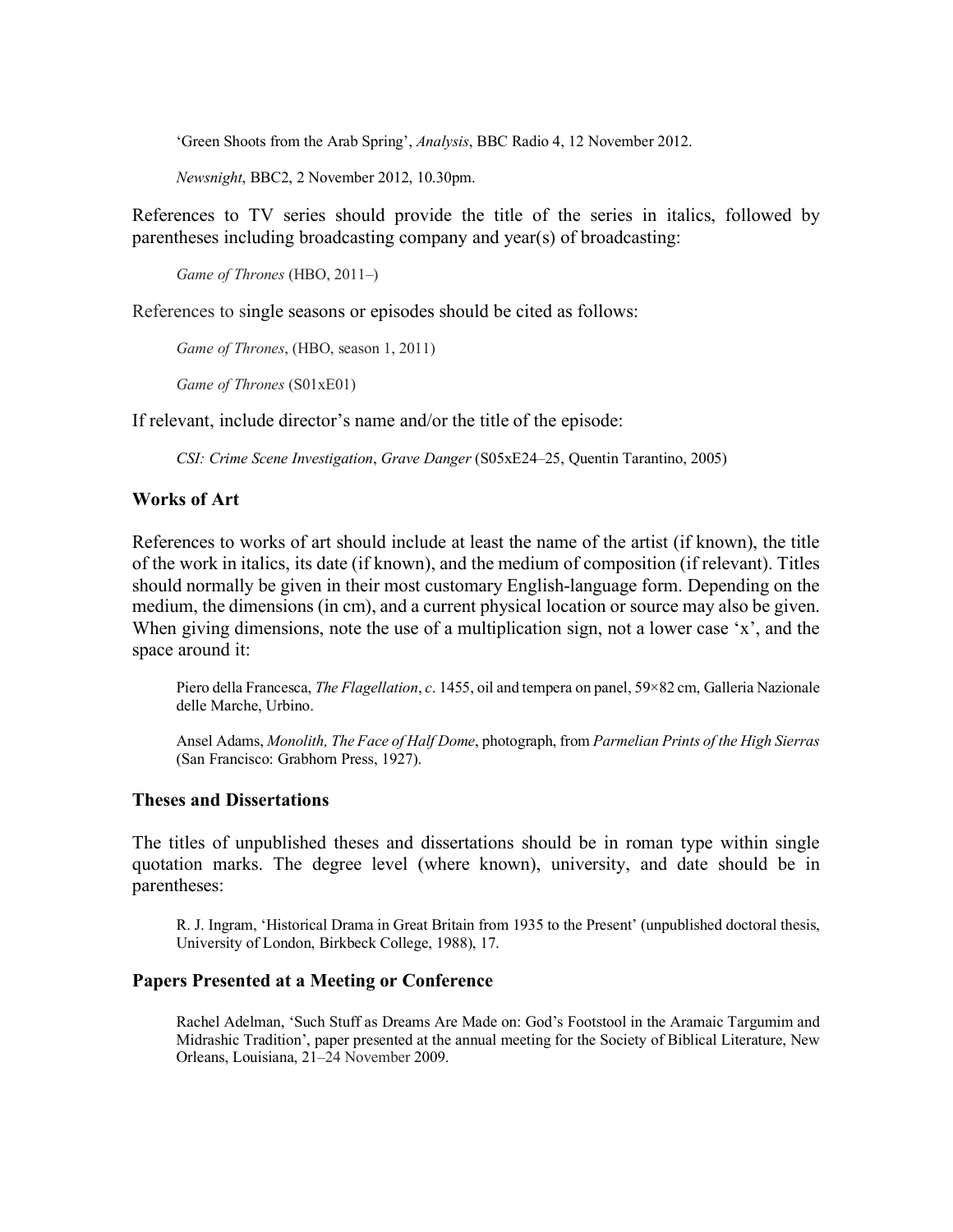## **Subsequent and Repeated References in Footnotes**

In references to a book or article after the first, the shortest intelligible form should be used. This will normally be the author's name followed by the volume (where relevant) and page reference:

Thompson, 67.

Lee and Green, ii, 39.

With editions of 'works' or collections of essays, a short-title form of reference is appropriate:

*Boswell*, 341. *Marvell's Poems*, 220–251.

When more than one work by an author has been cited, use the author's name in a shortened form. Use a shortened form for the title, too, if the work has also been cited previously:

Bazin, 'The Myth of Total Cinema', in *What Is Cinema?*, ed. by Hugh Gray, 2 vols (Berkeley: University of California Press, 1967), i, 23–27 (20).

Bazin, 'The Myth of Total Cinema', i, 21.

Young, *Making Crime Pay*, 43.

Jackson, *Marginalia*, 271.

When more than one work by an author has been cited and there is no doubt which author is being referenced, use the short form of the title of the specific work followed by the page number:

'The Myth of Total Cinema', i, 21.

*Making Crime Pay*, 43.

'The Philosophy of Bureaucracy', 102.

The short title of a multi-author edited collection should be followed by the name(s) of the editor(s):

Susanne Woods, 'The Context of Jonson's Formalism', in *Classic and Cavalier*, ed. by Summers and Pebworth, 77–89.

Use **'ibidem'** for a reference to a text cited immediately before, but to a different page. 'Ibidem'should be capitalized only when beginning a sentence, and never italicized:

Ibidem, 27